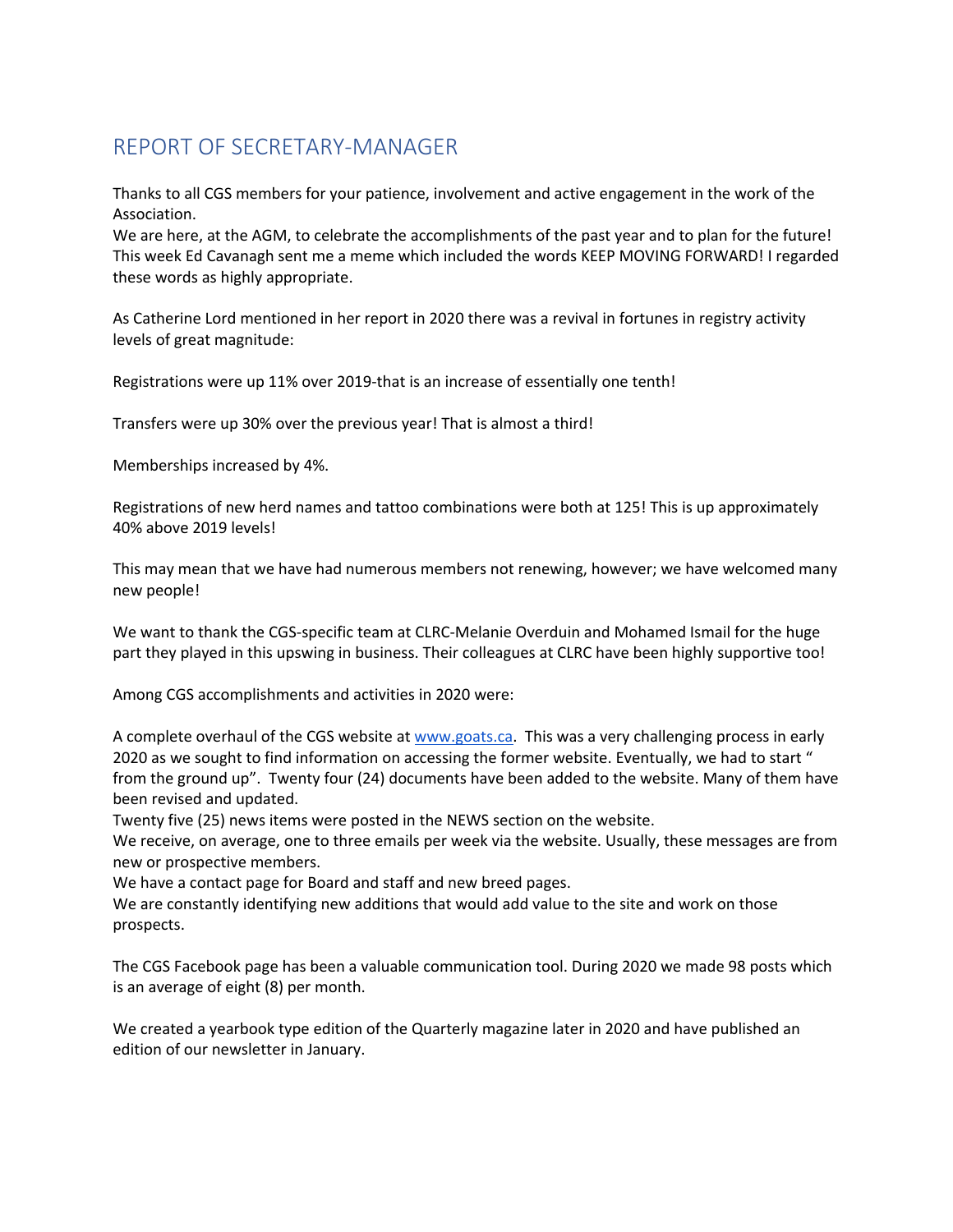We had a lot of assistance from the staff at CCSI and our faithful printers in creating publications that are informational and look good. Publications are now available at all times under a dedicated link under INFO and LINKS on the CGS website!

We would like to urge our members to continue providing detailed bills of sale for your customers. We have found that existence of such documents provides a multitude of answers later in the process. Another aspect of the process is timely transferring of ownership of animals as outlined in the by-laws of CGS and the Animal Pedigree Act. When transfers of registered animals happens at the time of sale efficiency of operations at CLRC rises greatly. We have been contacted by numerous new members and goat owners who wait far too long for provision of transferred papers. We can make a great impression as individual breeders and sellers on new people by addressing transfer processing promptly!

We are in almost daily contact with the Dairy Goat registry team at CLRC and often, other helpful staff members at CLRC. Melanie Overduin has been in the lead Registrar position since early October 2019 and is an absolute pleasure to work with! Feedback and response time to our questions and comments for Melanie and Mohamed Ismail, who assists in our specific division to be superb. We are blessed!

During 2020 we transitioned to provision of book keeping services by a new company. This move has resulted in receipt of financial statements for each month by the tenth to twelfth of each month after. The Board has an up to date understanding of our financial status and can thus make decisions based on sound information. We worked through a number of challenges with financial matters in late 2019 and a portion of 2020 re banking authorizations, set up of a savings account and being able to deposit money in it, authorization re CGS contacts at CGS and completion of annual returns that had not been completed for a number of years. The latter move allowed us to easily access any refunds owing to CGS from our HST/GST account. Very detailed comments re our actions in the area of financial management will be shared during the review of 2019 and 2020 financial statements during the AGM.

Your Board of Directors dedication has been nothing short of amazing! Their countless volunteer hours communicating with members, working on revision of existing documents or creating new ones, leading working groups and attending and participating in monthly Board meetings means that they are all "working in a part time volunteer role with CGS, over and above their own lives. This Board is very responsive to communication. Feel free to contact them when you have questions and comments about the affairs of CGS. Thanks to all members for a lot of hard and thoughtful work! Like communication with CLRC staff communication with the Board is daily, if not numerous times a day, largely via email.

We deeply appreciate the input of CCSI, Brian and Brianna Sullivan in particular, in their work on genetic evaluations, review of classification results, maintenance of the CGS database and assistance with awards and the preparation of listings for our publications.

Now, CCSI has been a main leader and driver in work with other sheep and goat organizations within Canada on a proposal for funding of development of integrated databases for animal improvement efforts. We are so fortunate that a passion for goat-related topics exists at a Swine Improvement organization! We are highly hopeful about success re the funding proposal and moving into action on the topic as 2021 progresses.

A huge thank you is extended to generous members who led efforts to raise funds for CGS during 2020!